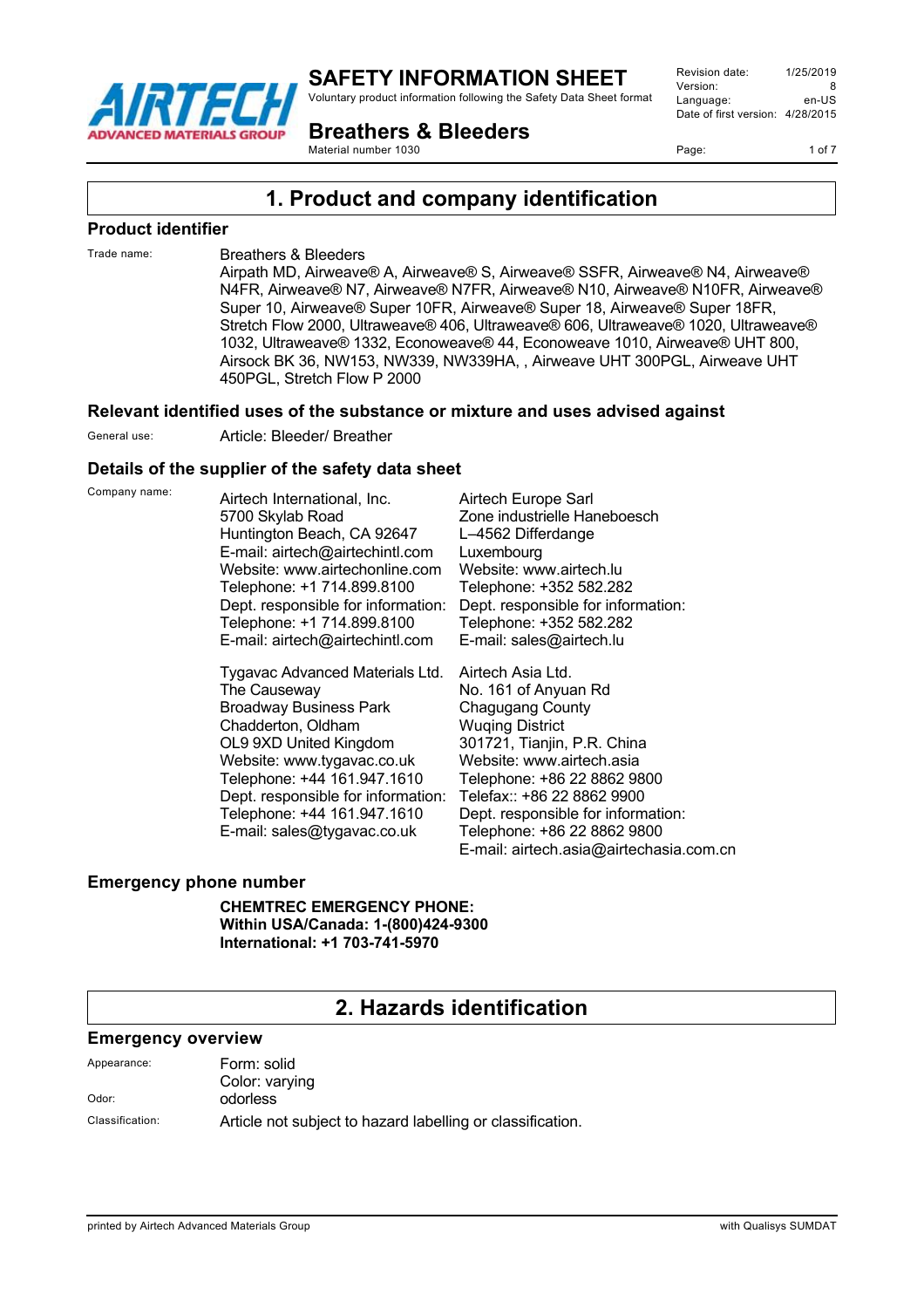

Voluntary product information following the Safety Data Sheet format

**Breathers & Bleeders**

Revision date: 1/25/2019 Version: 8<br>
Language: en-US Language: Date of first version: 4/28/2015

Page: 2 of 7

Material number 1030

#### **Regulatory status**

This material is not considered hazardous by the U.S. OSHA Hazard Communication Standard (29 CFR 1910.1200) and SIMDUT in Canada.

#### **Hazards not otherwise classified**

Toxic fumes may be emitted at elevated temperatures. Do not breathe vapor. Processing, e.g. by cutting, sawing or grinding, can produce particles and dust. Avoid inhalation of dusts, as even inert dusts may functionally affect respiratory organs. see section 11: Toxicological information

# **3. Composition / Information on ingredients**

Chemical characterization:

Article: Nylon, Polyester or Fiberglass Bleeder/ Breather

| 4. First aid measures                              |                                                                                                                                                                                                                                                                                                                                                                                                                                                                                                                                                                                                          |  |
|----------------------------------------------------|----------------------------------------------------------------------------------------------------------------------------------------------------------------------------------------------------------------------------------------------------------------------------------------------------------------------------------------------------------------------------------------------------------------------------------------------------------------------------------------------------------------------------------------------------------------------------------------------------------|--|
| In case of inhalation:                             | In case of inhalation of decomposition products, affected person should be moved into<br>fresh air and kept still. If the casualty has difficulty breathing, call a doctor immediately.                                                                                                                                                                                                                                                                                                                                                                                                                  |  |
| Following skin contact:                            | After contact with molten product, cool skin area rapidly with cold water. Do not peel<br>solidified product off the skin. Seek medical attention.                                                                                                                                                                                                                                                                                                                                                                                                                                                       |  |
| After eye contact:                                 | In the event of irritation from processing vapors: Immediately flush eyes with plenty of<br>flowing water for 10 to 15 minutes holding eyelids apart. In case of troubles or persistent<br>symptoms, consult an opthalmologist.                                                                                                                                                                                                                                                                                                                                                                          |  |
| After swallowing:                                  | Not a probable route of exposure.<br>In the case of the formation of dust: Rinse mouth. Seek medical treatment in case of<br>troubles.                                                                                                                                                                                                                                                                                                                                                                                                                                                                   |  |
| Most important symptoms/effects, acute and delayed |                                                                                                                                                                                                                                                                                                                                                                                                                                                                                                                                                                                                          |  |
|                                                    | In case of inhalation:<br>Inhalation of dust may cause irritation of the respiratory system. Overheating released<br>mist or vapors can irritate the respiratory tracts.<br>Other symptoms: Cough, respiratory complaints, dizziness, nausea, vomiting.<br>After contact with skin: Thermal decomposition products or aerosols can cause irritation.<br>Other symptoms: Itching redness of the skin and oedema (swelling).<br>The melted product can cause severe burns.<br>After eye contact:<br>Process vapors can irritate the eyes. Dust contact with the eyes can lead to mechanical<br>irritation. |  |
| Information to physician                           |                                                                                                                                                                                                                                                                                                                                                                                                                                                                                                                                                                                                          |  |
|                                                    |                                                                                                                                                                                                                                                                                                                                                                                                                                                                                                                                                                                                          |  |

Treat symptomatically.

# **5. Fire fighting measures**

Flash point/flash point range:

No data available

Auto-ignition temperature: No data available

Suitable extinguishing media:

Water spray jet, dry chemical powder, foam, carbon dioxide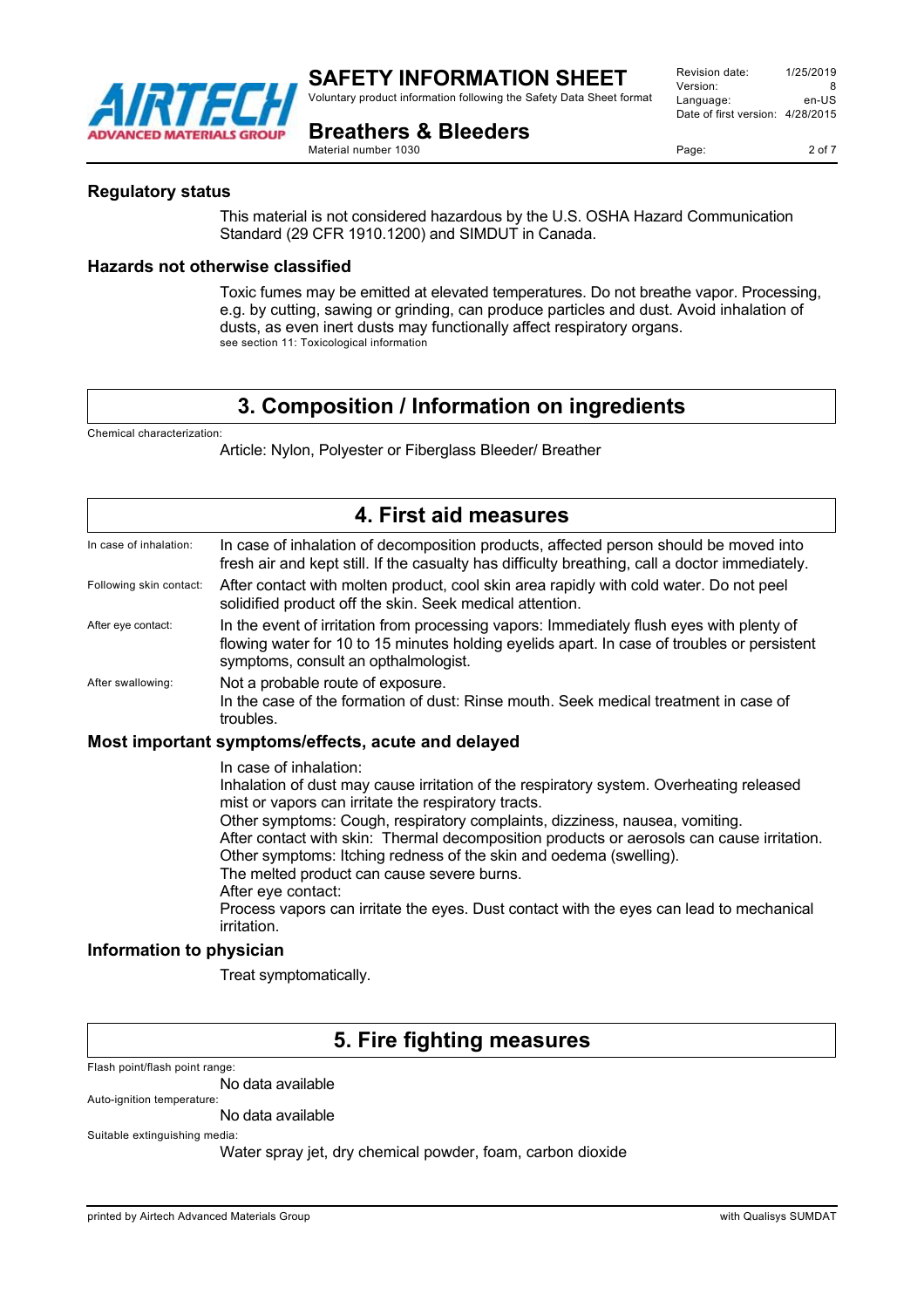

Voluntary product information following the Safety Data Sheet format

Revision date: 1/25/2019 Version: 8<br>Language: en-LIS Language: Date of first version: 4/28/2015

**Breathers & Bleeders** Material number 1030

Page: 3 of 7

Extinguishing media which must not be used for safety reasons:

Full water jet.

#### **Specific hazards arising from the chemical**

This material is combustible, but will not ignite readily. Toxic fumes may be emitted at elevated temperatures. In case of fire may be liberated: Caprolactam, nitrogen oxides (NOx), amines, carbon monoxide and carbon dioxide Protective equipment and precautions for firefighters: Wear a self-contained breathing apparatus and chemical protective clothing.

Additional information: Seal off endangered area. Cool endangered containers with water spray and, if possible, remove from danger zone. Use a water fog to control vapors. Do not breathe fumes. Do not allow fire water to penetrate into surface or ground water.

Personal precautions: Handle in accordance with good industrial hygiene and safety practice. At processing: Avoid the formation of aerosol/vapors. Avoid generation of dust. Avoid inhalation and contact with skin and eyes. Wear appropriate protective equipment. Keep unprotected people away. Ensure adequate ventilation, especially in confined areas. Environmental precautions: Do not allow to penetrate into soil, waterbodies or drains.

Methods for clean-up: Take up mechanically, placing in appropriate containers for disposal. Dispose of waste according to applicable legislation.

# **7. Handling and storage**

## **Handling**

Advices on safe handling: Handle in accordance with good industrial hygiene and safety practice.

At processing: Provide adequate ventilation, and local exhaust as needed. Avoid the formation of aerosol/vapors. Avoid generation of dust. Avoid inhalation and contact with skin and eyes. Wear appropriate protective equipment. Keep unprotected people away. When using do not eat, drink or smoke.

Precautions against fire and explosion:

Take standard precautions to prevent fire.

## **Storage**

Requirements for storerooms and containers: Keep in a cool place. Keep container dry. Protect from direct sunlight. Keep away from incompatible materials. Store at room temperature. Hints on joint storage: Incompatible materials: Strong bases, strong acids, strong oxidizing agents. Keep away from food and drinks.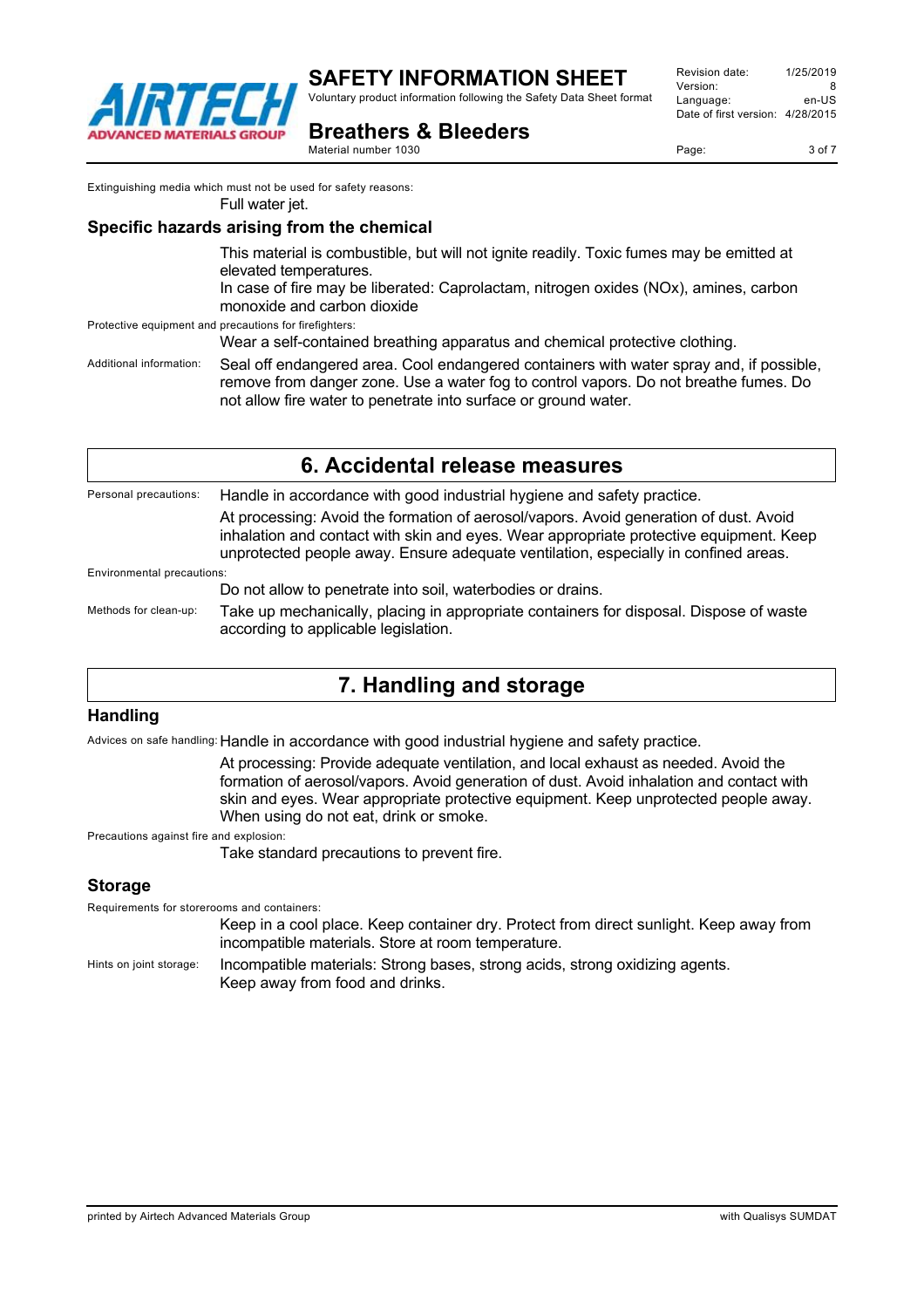

Voluntary product information following the Safety Data Sheet format

**Breathers & Bleeders**

Material number 1030

Revision date: 1/25/2019 Version: 8<br>
Language: en-US Language: Date of first version: 4/28/2015

Page: 4 of 7

# **8. Exposure controls / personal protection**

#### **Exposure guidelines**

Occupational exposure limit values:

| <b>Type</b>     | Limit value                                                 |
|-----------------|-------------------------------------------------------------|
| USA: ACGIH: TWA | 10 mg/m <sup>3</sup> (Dust limit value, inhalable fraction) |
| USA: ACGIH: TWA | 3 mg/m <sup>3</sup> (Dust limit value, respirable fraction) |
| USA: OSHA: TWA  | 15 mg/m <sup>3</sup> (Dust limit value, inhalable fraction) |
| USA: OSHA: TWA  | 5 mg/m <sup>3</sup> (Dust limit value, respirable fraction) |

#### **Engineering controls**

Provide good ventilation and/or an exhaust system in the work area. In case of development of vapors or dust (at processing): Use local exhaust. See also information in chapter 7, section storage.

## **Personal protection equipment (PPE)**

| Eye/face protection             | At processing (recommended): Safety glasses in accordance with OSHA 29 CFR:<br>1910.133 or ANSI Z87.1-2010.                                                                                                                                                                                                         |
|---------------------------------|---------------------------------------------------------------------------------------------------------------------------------------------------------------------------------------------------------------------------------------------------------------------------------------------------------------------|
| Skin protection                 | At processing (recommended): Wear suitable protective clothing.                                                                                                                                                                                                                                                     |
|                                 | Recommendation:<br>Protective gloves according to OSHA Standard - 29 CFR: 1910.138.<br>Glove material: nitrile rubber (0.11 mm)<br>Breakthrough time: 480 min.<br>Observe glove manufacturer's instructions concerning penetrability and breakthrough time.                                                         |
| Respiratory protection:         | Respiratory protection is not necessary if room is well ventilated.                                                                                                                                                                                                                                                 |
|                                 | At processing:<br>When vapors form, use respiratory protection. The filter class must be suitable for the<br>maximum contaminant concentration (gas/vapour/aerosol/particulates) that may arise<br>when handling the product. If the concentration is exceeded, self-contained breathing<br>apparatus must be used. |
| General hygiene considerations: |                                                                                                                                                                                                                                                                                                                     |
|                                 | Handle in accordance with good industrial hygiene and safety practice. Wash hands<br>before breaks and after work. When using do not eat, drink or smoke.                                                                                                                                                           |
|                                 | At processing:<br>Avoid contact with skin, eyes, and clothing. Do not breathe vapors. Do not breathe dust.                                                                                                                                                                                                          |

# **9. Physical and chemical properties**

## **Information on basic physical and chemical properties**

| Appearance:                              | Form: solid<br>Color: varying                              |
|------------------------------------------|------------------------------------------------------------|
| Odor:                                    | odorless                                                   |
| Odor threshold:                          | No data available                                          |
| pH value:                                | No data available                                          |
| Melting point/freezing point:            | No data available                                          |
| Initial boiling point and boiling range: | No data available                                          |
| Flash point/flash point range:           | No data available                                          |
| Evaporation rate:                        | No data available                                          |
| Flammability:                            | This material is combustible, but will not ignite readily. |

printed by Airtech Advanced Materials Group with Qualisys SUMDAT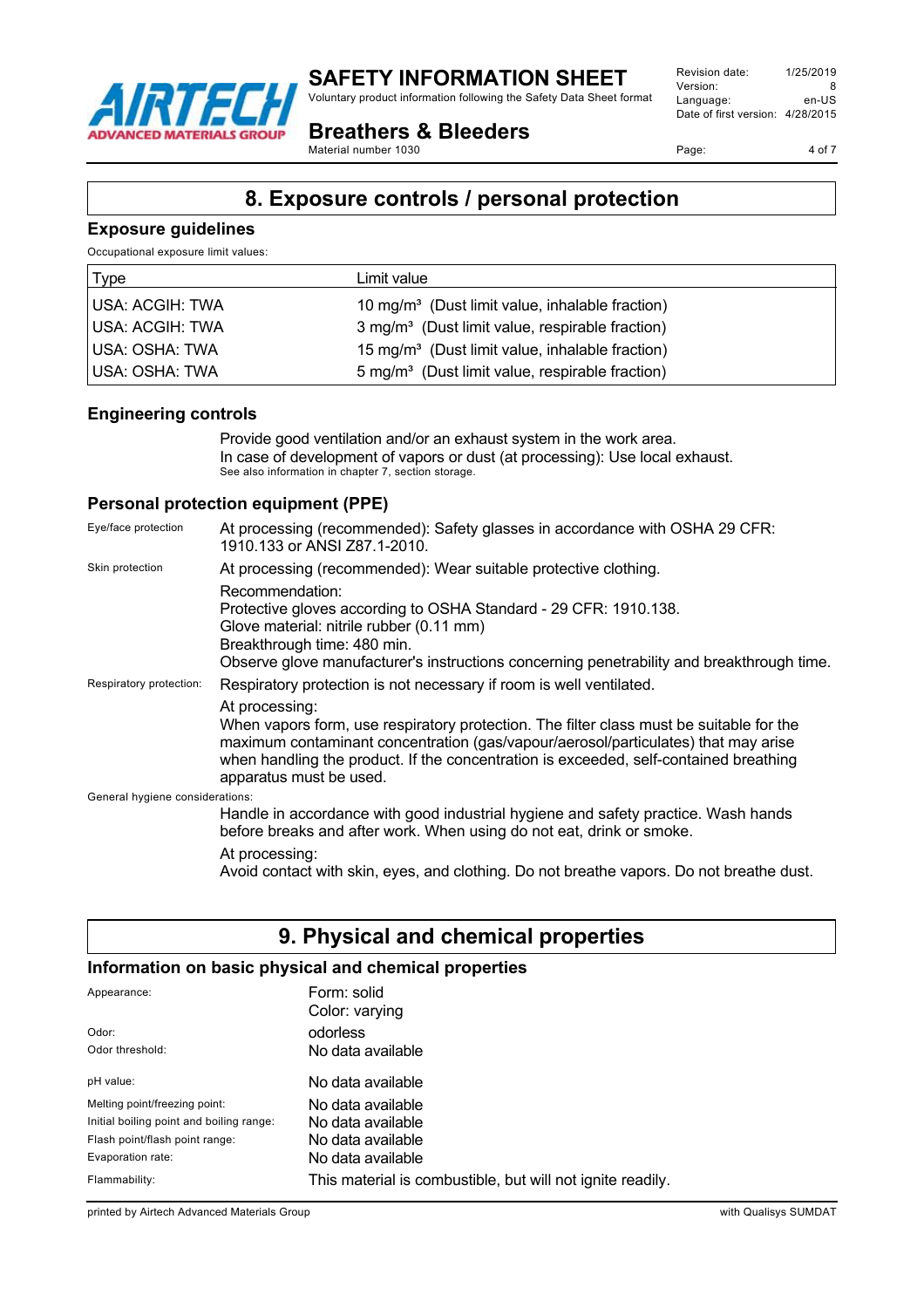

Voluntary product information following the Safety Data Sheet format

#### **Breathers & Bleeders** Material number 1030

| Revision date:                   | 1/25/2019 |
|----------------------------------|-----------|
| Version:                         | 8         |
| Language:                        | en-US     |
| Date of first version: 4/28/2015 |           |
|                                  |           |

Page: 5 of 7

| Explosion limits:                                    | No data available                                            |
|------------------------------------------------------|--------------------------------------------------------------|
| Vapor pressure:<br>Vapor density:<br>Density:        | No data available<br>No data available<br>No data available. |
| Water solubility:                                    | at $68 \text{ °F}$ : insoluble                               |
| Partition coefficient: n-octanol/water:              | No data available                                            |
| Auto-ignition temperature:<br>Thermal decomposition: | No data available<br>No data available                       |
| Additional information:                              | No data available                                            |

| 10. Stability and reactivity                                                                                                                             |                                                                                                                        |  |
|----------------------------------------------------------------------------------------------------------------------------------------------------------|------------------------------------------------------------------------------------------------------------------------|--|
| Reactivity:                                                                                                                                              | Refer to section: Possibility of hazardous reactions.                                                                  |  |
| Chemical stability:                                                                                                                                      | Stable under recommended storage conditions.                                                                           |  |
| Possibility of hazardous reactions<br>No dangerous reactions with proper and specified storage and handling                                              |                                                                                                                        |  |
| Conditions to avoid:                                                                                                                                     | Keep away from heat. Protect from direct sunlight. Avoid generation of dust. Avoid the<br>formation of aerosol/vapors. |  |
| Incompatible materials:                                                                                                                                  | Strong bases, strong acids, strong oxidizing agents.                                                                   |  |
| Hazardous decomposition products:<br>In case of fire may be liberated: Caprolactam, nitrogen oxides (NOx), amines, carbon<br>monoxide and carbon dioxide |                                                                                                                        |  |
| Thermal decomposition: No data available                                                                                                                 |                                                                                                                        |  |

# **11. Toxicological information**

## **Toxicological tests**

| Toxicological effects: | Acute toxicity (oral): Lack of data.                              |
|------------------------|-------------------------------------------------------------------|
|                        | Acute toxicity (dermal): Lack of data.                            |
|                        | Acute toxicity (inhalative): Lack of data.                        |
|                        | Skin corrosion/irritation: Lack of data.                          |
|                        | Serious eye damage/irritation: Lack of data.                      |
|                        | Sensitisation to the respiratory tract: Lack of data.             |
|                        | Skin sensitisation: Lack of data.                                 |
|                        | Germ cell mutagenicity/Genotoxicity: Lack of data.                |
|                        | Carcinogenicity: Lack of data.                                    |
|                        | Reproductive toxicity: Lack of data.                              |
|                        | Effects on or via lactation: Lack of data.                        |
|                        | Specific target organ toxicity (single exposure): Lack of data.   |
|                        | Specific target organ toxicity (repeated exposure): Lack of data. |
|                        | Aspiration hazard: Lack of data.                                  |
|                        |                                                                   |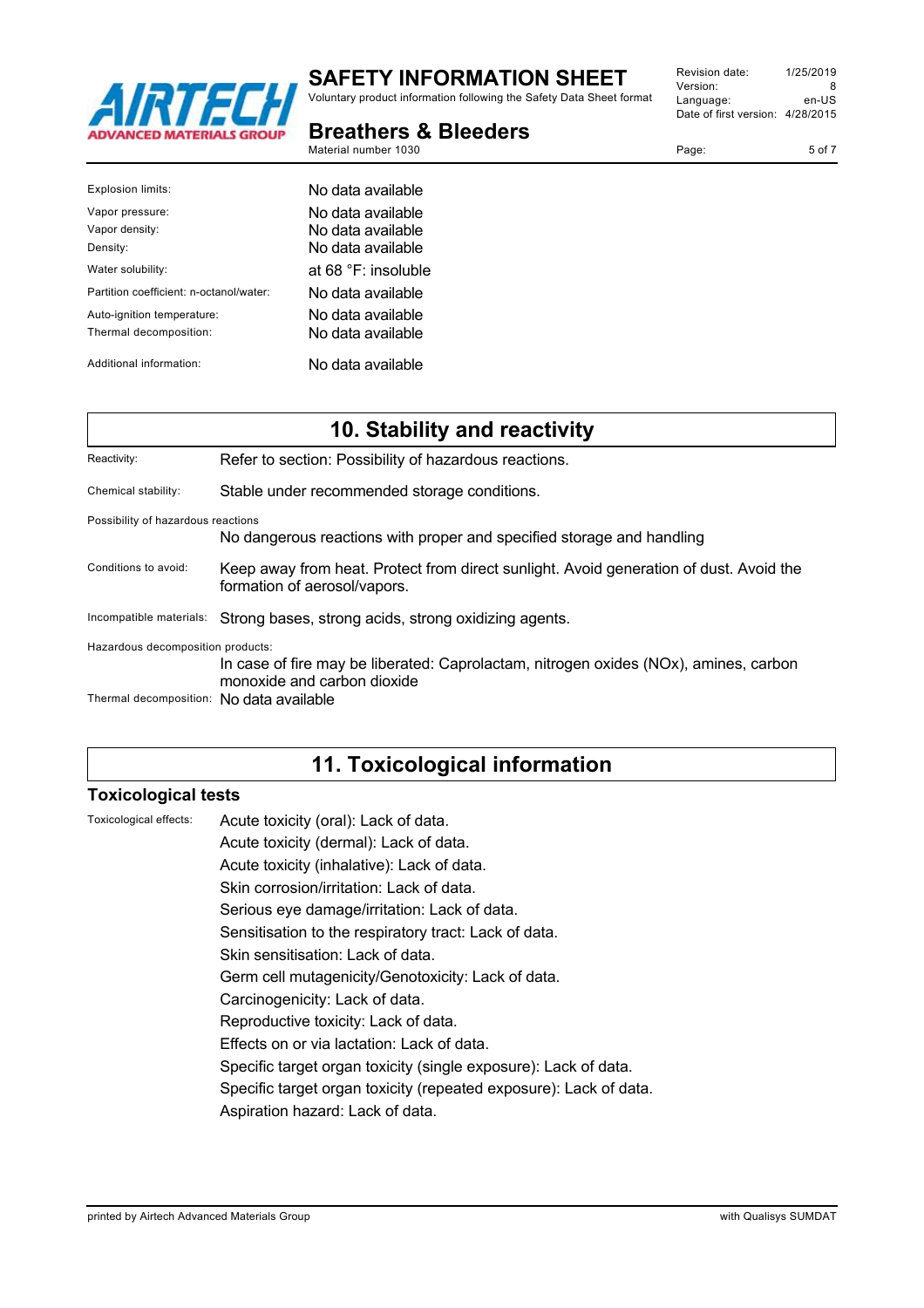

Voluntary product information following the Safety Data Sheet format

Revision date: 1/25/2019 Version: 8<br>Language: en-LIS Language: Date of first version: 4/28/2015

**Breathers & Bleeders**

Material number 1030

Page: 6 of 7

Other information: Toxic fumes may be emitted at elevated temperatures. Processing, e.g. by cutting, sawing or grinding, can produce particles and dust. Dust may irritate airways and cause bronchitis symptoms. Information about Caprolactam: Harmful if swallowed. Harmful if inhaled. Causes skin irritation. Causes serious eye irritation. May cause respiratory irritation. **Symptoms** In case of inhalation: Inhalation of dust may cause irritation of the respiratory system. Overheating released mist or vapors can irritate the respiratory tracts. Other symptoms: Cough, respiratory complaints, dizziness, nausea, vomiting. After contact with skin: Thermal decomposition products or aerosols can cause irritation. Other symptoms: Itching redness of the skin and oedema (swelling). The melted product can cause severe burns. After eye contact: Process vapors can irritate the eyes. Dust contact with the eyes can lead to mechanical irritation.

# **12. Ecological information**

#### **Ecotoxicity**

Effects in sewage plants: The insoluble part can be precipitated mechanically in suitable sewage treatment plants.

Further details: No data available

#### **Mobility in soil**

No data available

#### **Persistence and degradability**

Further details: Product is not biodegradable.

#### **Additional ecological information**

General information: Do not allow to penetrate into soil, waterbodies or drains.

## **13. Disposal considerations**

#### **Product**

Recommendation: Dispose of waste according to applicable legislation. Recycling or special waste incineration.

#### **Contaminated packaging**

Recommendation: Dispose of waste according to applicable legislation. Non-contaminated packages may be recycled.

## **14. Transport information**

#### **USA: Department of Transportation (DOT)**

Proper shipping name: Not restricted